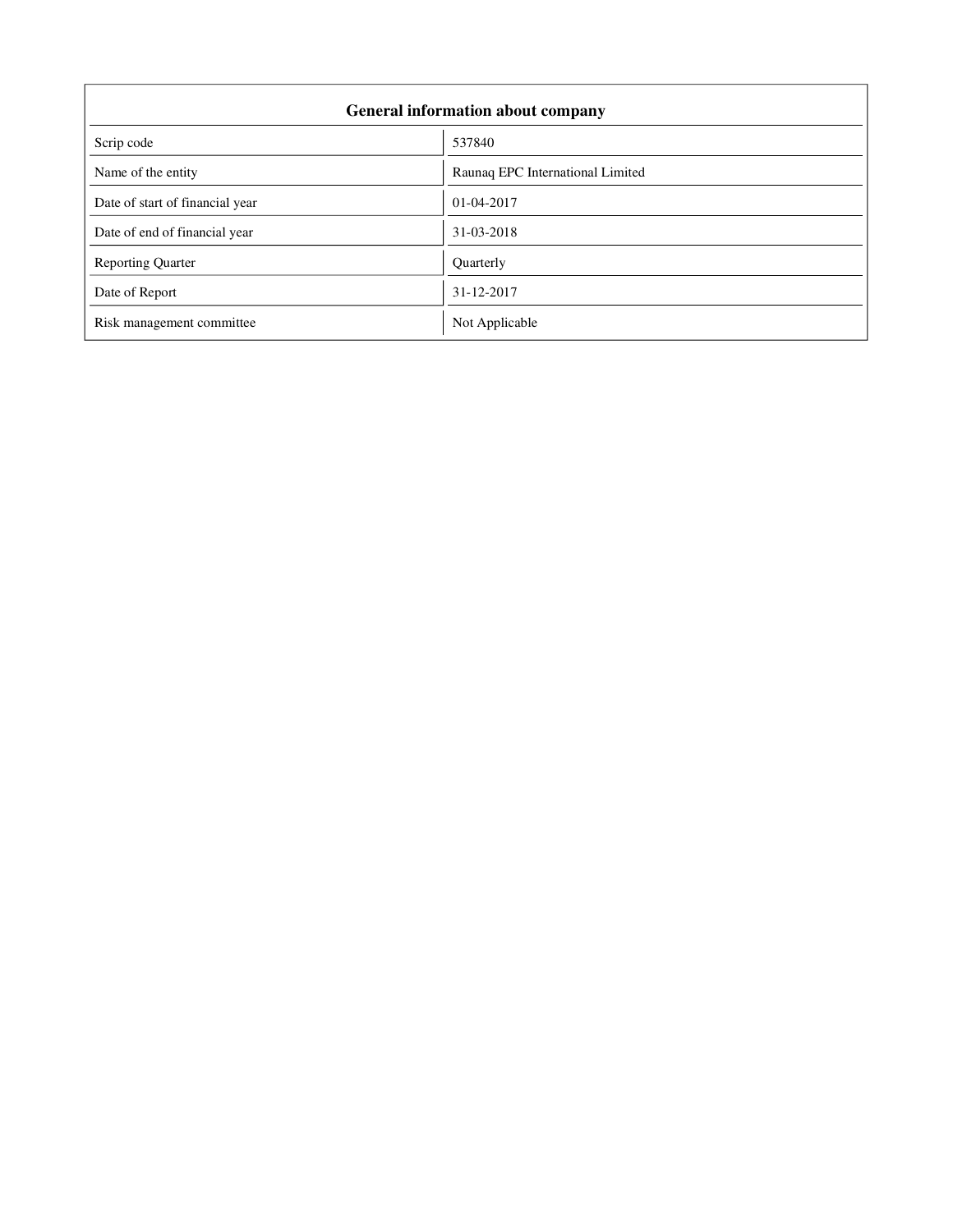| Annexure I<br>Annexure I to be submitted by listed entity on quarterly basis |                                                                                           |
|------------------------------------------------------------------------------|-------------------------------------------------------------------------------------------|
|                                                                              |                                                                                           |
|                                                                              | Disclosure of notes on composition of board of directors explanatory                      |
|                                                                              | Is there any change in information of board of directors compare to previous quarter   No |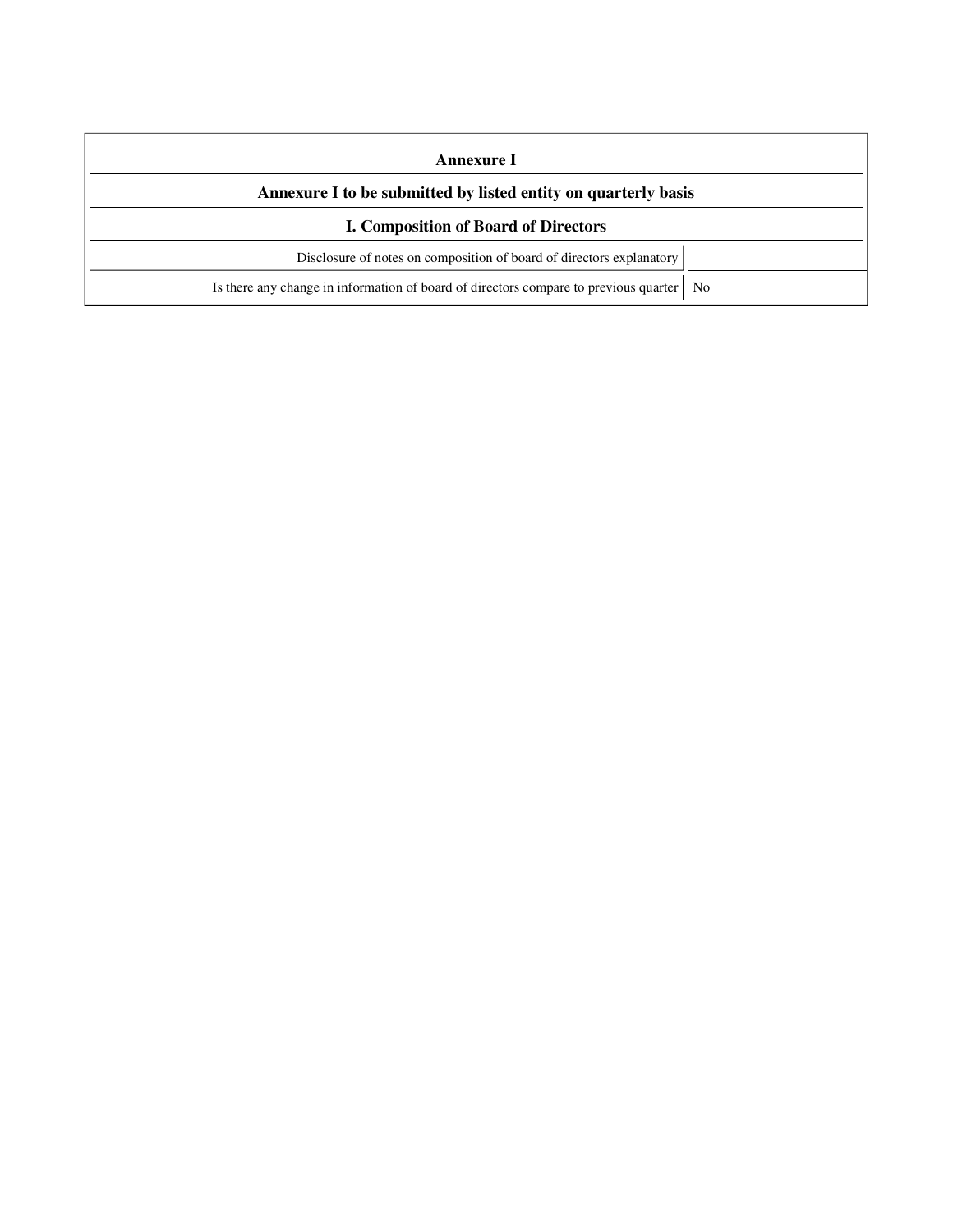| Annexure 1                                                                        |  |  |
|-----------------------------------------------------------------------------------|--|--|
| <b>II. Composition of Committees</b>                                              |  |  |
| Disclosure of notes on composition of committees explanatory                      |  |  |
| Is there any change in information of committees compare to previous quarter   No |  |  |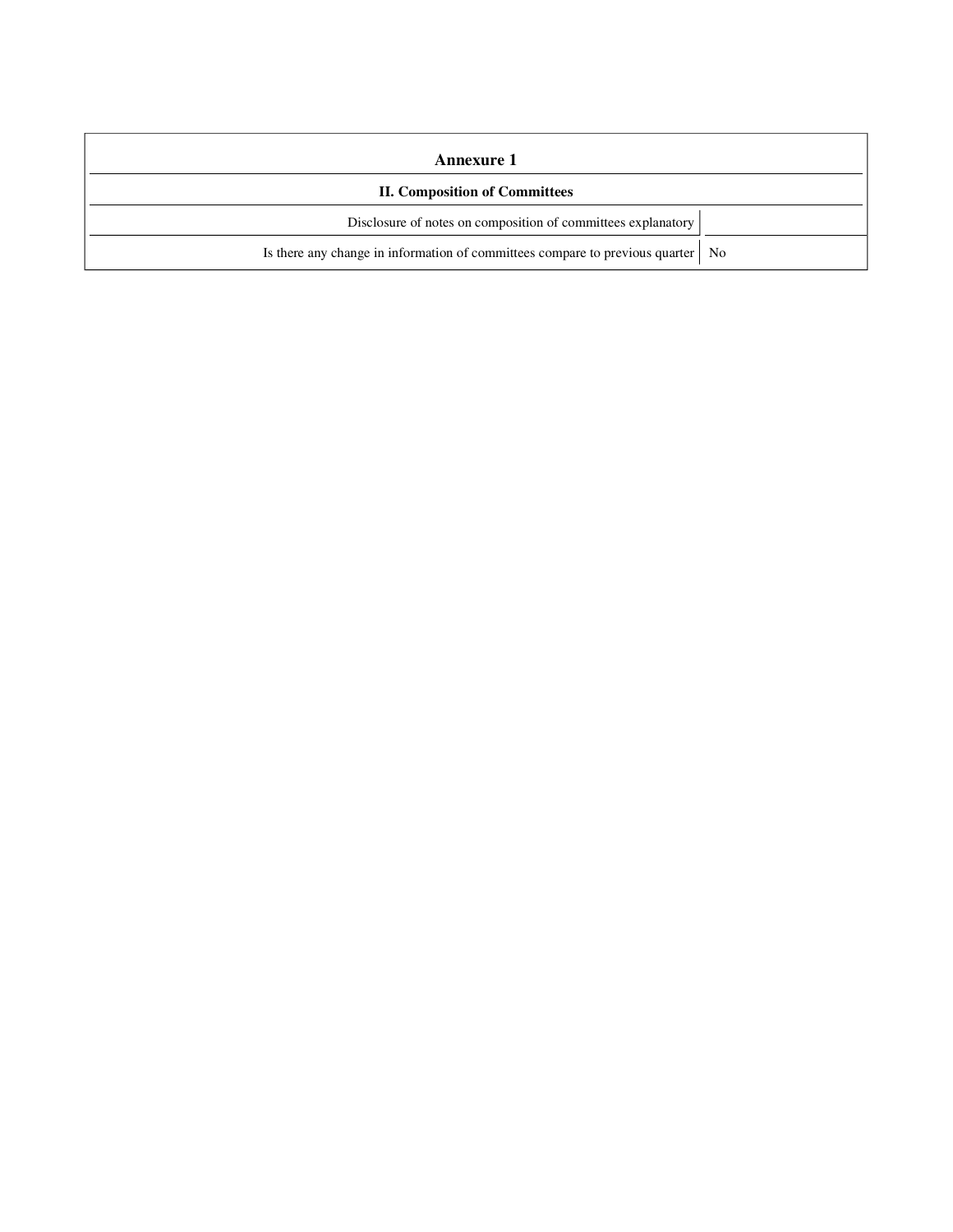| Annexure 1                  |                                                                  |                                                         |                                                                |  |  |
|-----------------------------|------------------------------------------------------------------|---------------------------------------------------------|----------------------------------------------------------------|--|--|
| <b>Annexure 1</b>           |                                                                  |                                                         |                                                                |  |  |
|                             | <b>III.</b> Meeting of Board of Directors                        |                                                         |                                                                |  |  |
|                             | Disclosure of notes on meeting of board of directors explanatory |                                                         |                                                                |  |  |
| Sr                          | $Date(s)$ of meeting (if any) in the<br>previous quarter         | $Date(s)$ of meeting (if any) in the<br>current quarter | Maximum gap between any two consecutive (in<br>number of days) |  |  |
|                             | 08-08-2017                                                       |                                                         |                                                                |  |  |
| $\mathcal{D}_{\mathcal{L}}$ |                                                                  | $06-11-2017$                                            | 89                                                             |  |  |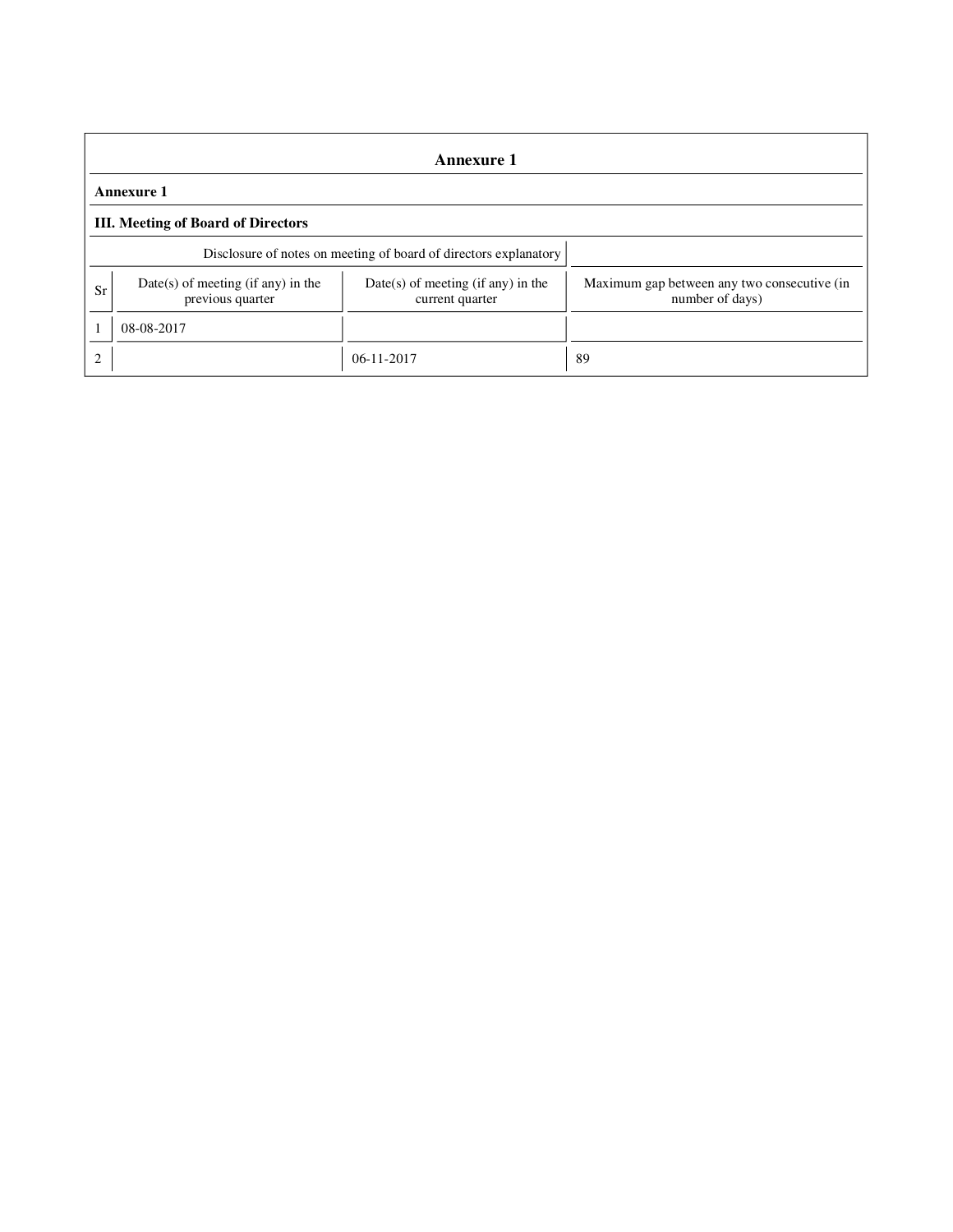| <b>Annexure 1</b> |                                                          |                                                                        |                                                     |                                                    |                                                                        |                                                                                  |                               |
|-------------------|----------------------------------------------------------|------------------------------------------------------------------------|-----------------------------------------------------|----------------------------------------------------|------------------------------------------------------------------------|----------------------------------------------------------------------------------|-------------------------------|
|                   | <b>IV. Meeting of Committees</b>                         |                                                                        |                                                     |                                                    |                                                                        |                                                                                  |                               |
|                   | Disclosure of notes on meeting of committees explanatory |                                                                        |                                                     |                                                    |                                                                        |                                                                                  |                               |
| Sr                | Name of<br>Committee                                     | $Date(s)$ of<br>meeting of the<br>committee in the<br>relevant quarter | Whether<br>requirement of<br>Ouorum met<br>(Yes/No) | Requirement of<br>Ouorum met<br>(details)          | $Date(s)$ of<br>meeting of the<br>committee in the<br>previous quarter | Maximum gap<br>between any two<br>consecutive<br>meetings (in number<br>of days) | Name of<br>other<br>committee |
|                   | Audit<br>Committee                                       | $06-11-2017$                                                           | Yes                                                 | All the members<br>were present at<br>the meeting. | 08-08-2017                                                             | 89                                                                               |                               |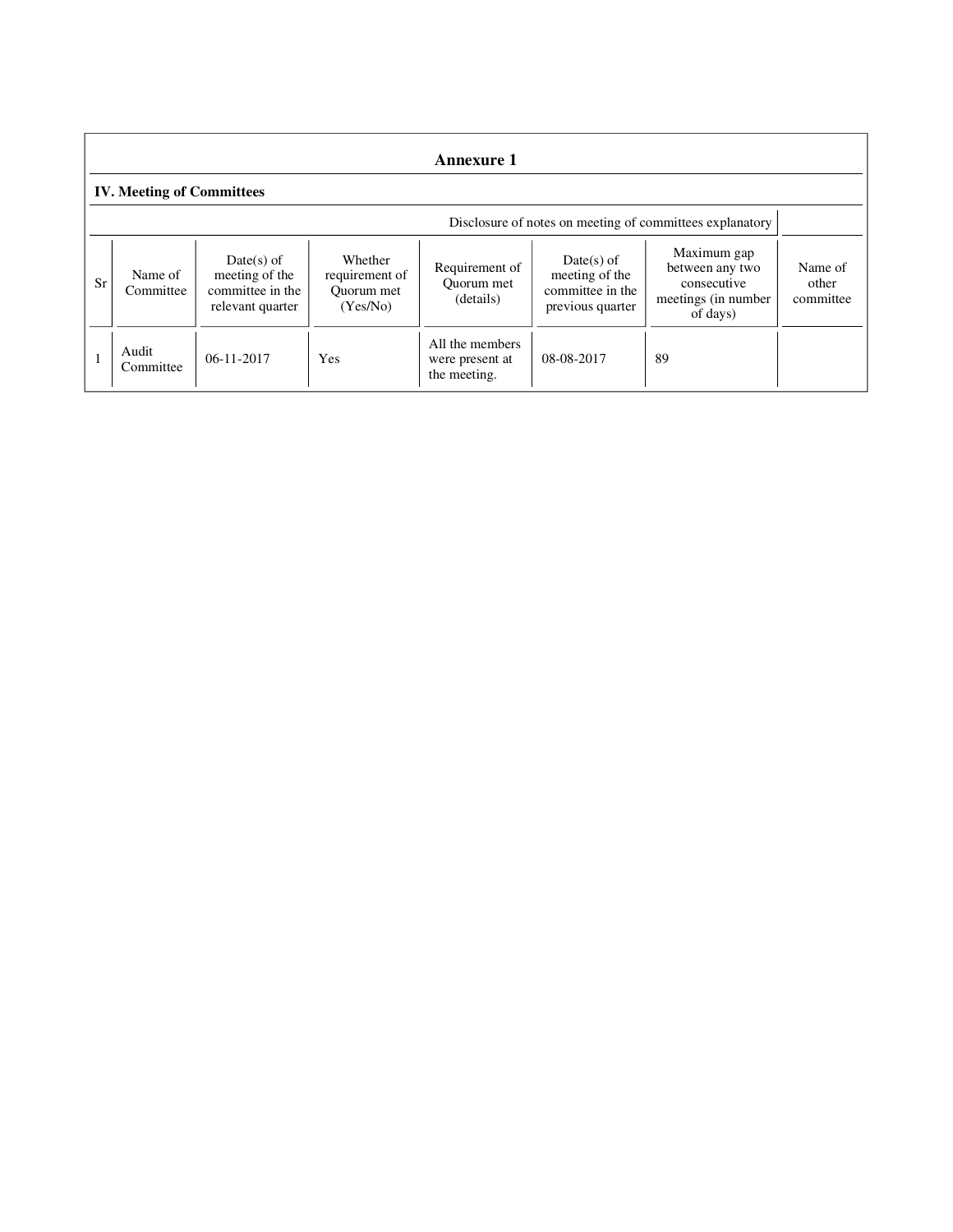| Annexure 1                           |                                                                                                           |                                  |                                                                    |  |
|--------------------------------------|-----------------------------------------------------------------------------------------------------------|----------------------------------|--------------------------------------------------------------------|--|
| <b>V. Related Party Transactions</b> |                                                                                                           |                                  |                                                                    |  |
| Sr                                   | Subject                                                                                                   | Compliance status<br>(Yes/No/NA) | If status is "No" details of non-<br>compliance may be given here. |  |
|                                      | Whether prior approval of audit committee obtained                                                        | <b>NA</b>                        |                                                                    |  |
| $\overline{c}$                       | Whether shareholder approval obtained for material RPT                                                    | NA                               |                                                                    |  |
| 3                                    | Whether details of RPT entered into pursuant to omnibus<br>approval have been reviewed by Audit Committee | <b>NA</b>                        |                                                                    |  |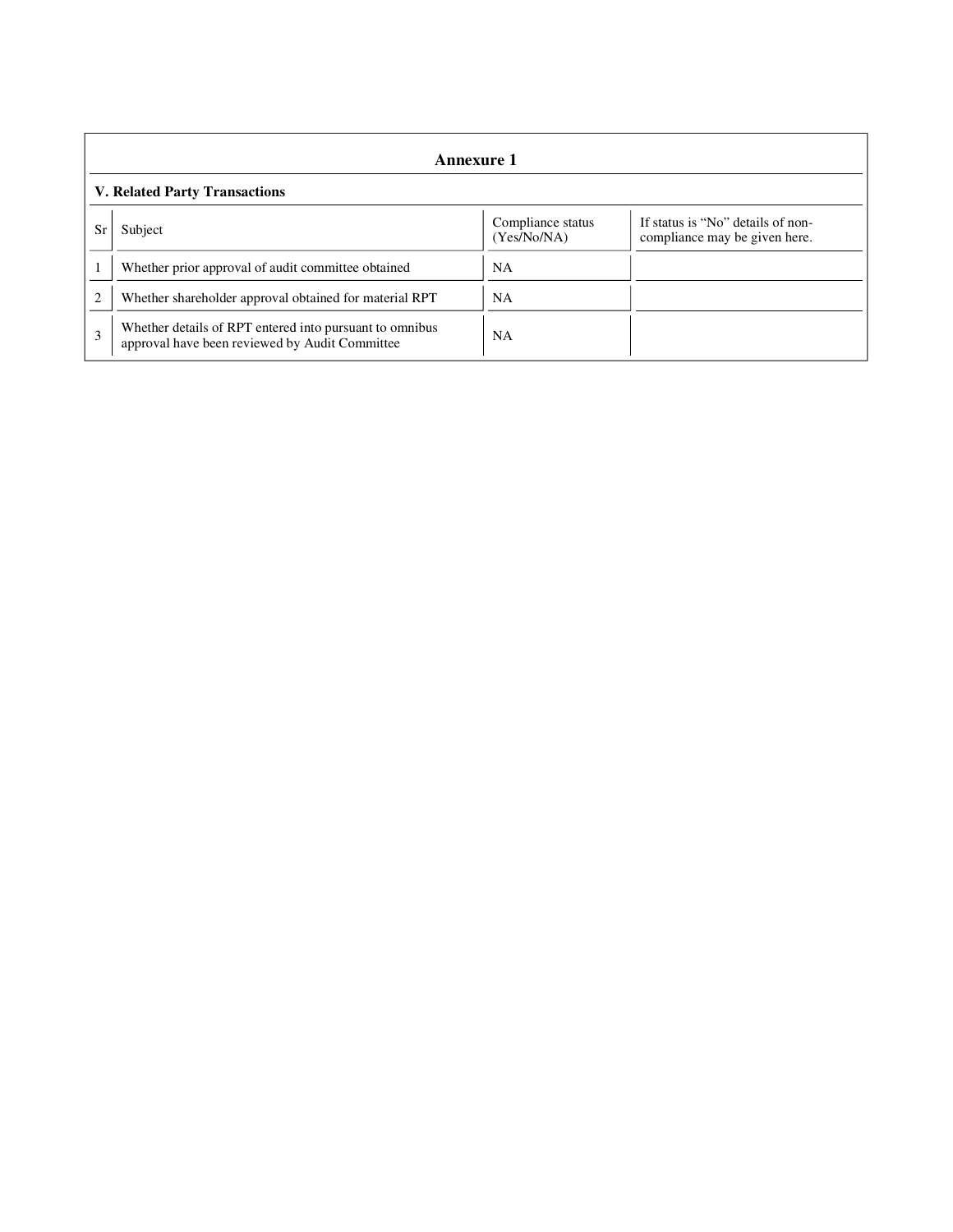| Annexure 1     |                                                                                                                                                                                                                 |                               |  |  |  |
|----------------|-----------------------------------------------------------------------------------------------------------------------------------------------------------------------------------------------------------------|-------------------------------|--|--|--|
|                | <b>VI.</b> Affirmations                                                                                                                                                                                         |                               |  |  |  |
| Sr             | Subject                                                                                                                                                                                                         | Compliance status<br>(Yes/No) |  |  |  |
|                | The composition of Board of Directors is in terms of SEBI (Listing obligations and disclosure requirements)<br>Regulations, 2015                                                                                | Yes                           |  |  |  |
| $\overline{2}$ | The composition of the following committees is in terms of SEBI(Listing obligations and disclosure<br>requirements) Regulations, 2015 a. Audit Committee                                                        | Yes                           |  |  |  |
| 3              | The composition of the following committees is in terms of SEBI(Listing obligations and disclosure<br>requirements) Regulations, 2015. b. Nomination & remuneration committee                                   | Yes                           |  |  |  |
| 4              | The composition of the following committees is in terms of SEBI(Listing obligations and disclosure<br>requirements) Regulations, 2015. c. Stakeholders relationship committee                                   | Yes                           |  |  |  |
| 5              | The composition of the following committees is in terms of SEBI(Listing obligations and disclosure<br>requirements) Regulations, 2015. d. Risk management committee (applicable to the top 100 listed entities) | <b>NA</b>                     |  |  |  |
| 6              | The committee members have been made aware of their powers, role and responsibilities as specified in SEBI<br>(Listing obligations and disclosure requirements) Regulations, 2015.                              | Yes                           |  |  |  |
| $\overline{7}$ | The meetings of the board of directors and the above committees have been conducted in the manner as<br>specified in SEBI (Listing obligations and disclosure requirements) Regulations, 2015.                  | Yes                           |  |  |  |
| 8              | This report and/or the report submitted in the previous quarter has been placed before Board of Directors.                                                                                                      | Yes                           |  |  |  |